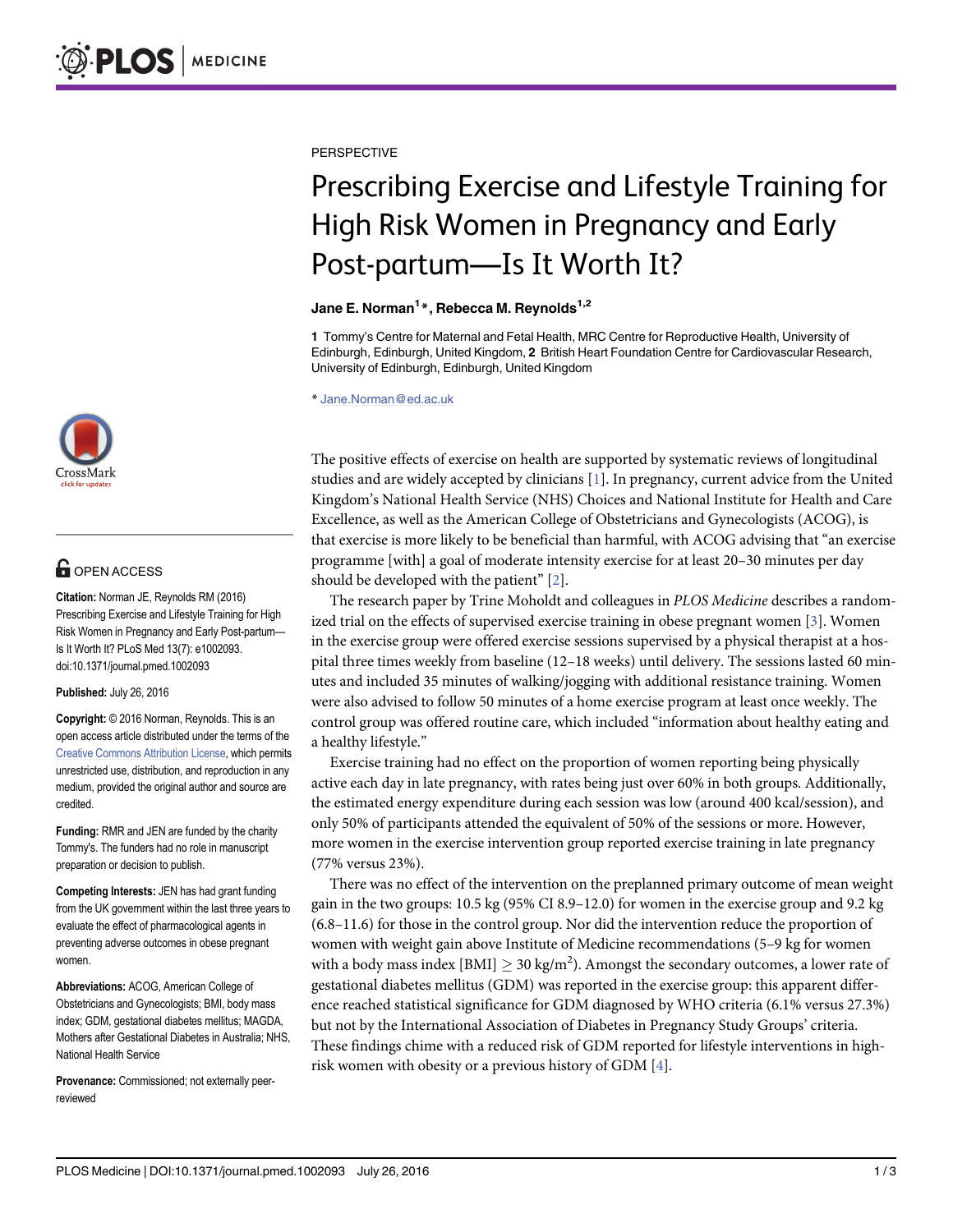<span id="page-1-0"></span>The limitations of Moholdt and colleagues' trial are the lower than planned sample size (91 rather than 150 women) and the inclusion of a small number of women (<10% overall) who were overweight rather than obese. Nevertheless, these data complement those from a Cochrane systematic review of diet or exercise interventions (or both) in pregnancy, which demonstrated a small but significant reduction in the risk of excessive weight gain (relative risk 0.80 [95% CI 0.73–0.87]) but found no effect on mean weight gain in the majority of studies [\[5](#page-2-0)].

What are the clinical implications of Moholdt and colleagues' study? It is tempting to be nihilistic and to point out that not only did the intervention fail to achieve its stated aim of reducing mean weight gain but that it is likely to have been prohibitively expensive: provision of three supervised exercise sessions per week for up to 30 weeks is a major financial undertaking. A cost-effectiveness analysis was not performed as part of this study but is unlikely to show benefit: during the time horizon of the study, even the reduction in GDM is unlikely to offset the costs of the intervention.

So should we stop recommending exercise and/or stop testing exercise interventions in obese pregnant women? The answer might be not that the intervention of exercise (supervised or otherwise) is ineffective but that inappropriate outcomes are being used to assess utility in pregnancy.

For the baby, maternal exercise in pregnancy, with or without a reduction in maternal GDM, might minimize the adverse programming effects of maternal obesity on long-term health of the offspring. We have shown that maternal obesity was associated with a 35% increased risk of premature all-cause mortality on offspring by the age of 50 years—even a modest reduction in this risk would have major health and economic benefits for society [\[6](#page-2-0)].

For the mother, exercise may not reduce mean weight gain in the index pregnancy, but if the lifestyle change is maintained, it might mean that she enters the next pregnancy with a lower BMI. Additionally, an exercise intervention may have benefits beyond the woman's childbearing years: a modest fall in bodyweight will reduce the lifelong risk of cardiovascular disease [\[7,8](#page-2-0)].

In a separate research study also published in PLOS Medicine (the Mothers after Gestational Diabetes in Australia [MAGDA] trial), Sharleen O'Reilly and colleagues focused on this lifelong risk to the mother and evaluated a postnatal lifestyle intervention program in women diagnosed with GDM during pregnancy [\[9\]](#page-2-0). Five hundred and seventy-three women were recruited, with half randomized to the intervention and the other half to usual care. The intervention (diet and exercise advice) was delivered in a group exercise (five in total), together with one individual session and two phone sessions, all over a period of 3 months. The majority of the participants (66%) were overweight or obese.

As in the study by Moholdt and colleagues, engagement by participants was suboptimal in O'Reilly and colleagues' trial, with only 53% attending one or more sessions. According to the trial's coprimary endpoints, the intervention had no significant effect on fasting blood glucose, although a small but significant difference in weight gain was observed over a 12-month period (between-group difference of −0.95 kg, 95% CI −1.87 to −0.04), with the lower weight gain recorded in the intervention group. As the authors mention, such an intense lifestyle intervention may not be cost-effective compared with annual screening for diabetes with intervention in those with impaired glucose tolerance. Additionally, both of these studies highlight the need to engage patients in study design in order to optimize adherence to lifestyle interventions.

We note that Moholdt and colleagues plan to follow-up the mothers and babies recruited to their study, to determine longer-term effects [[10](#page-2-0)]. We would urge them and other investigators conducting similar studies, including O'Reilly and colleagues, to do so. Given the major lifelong adverse effects of maternal obesity for both the mother and the baby, effective therapeutic